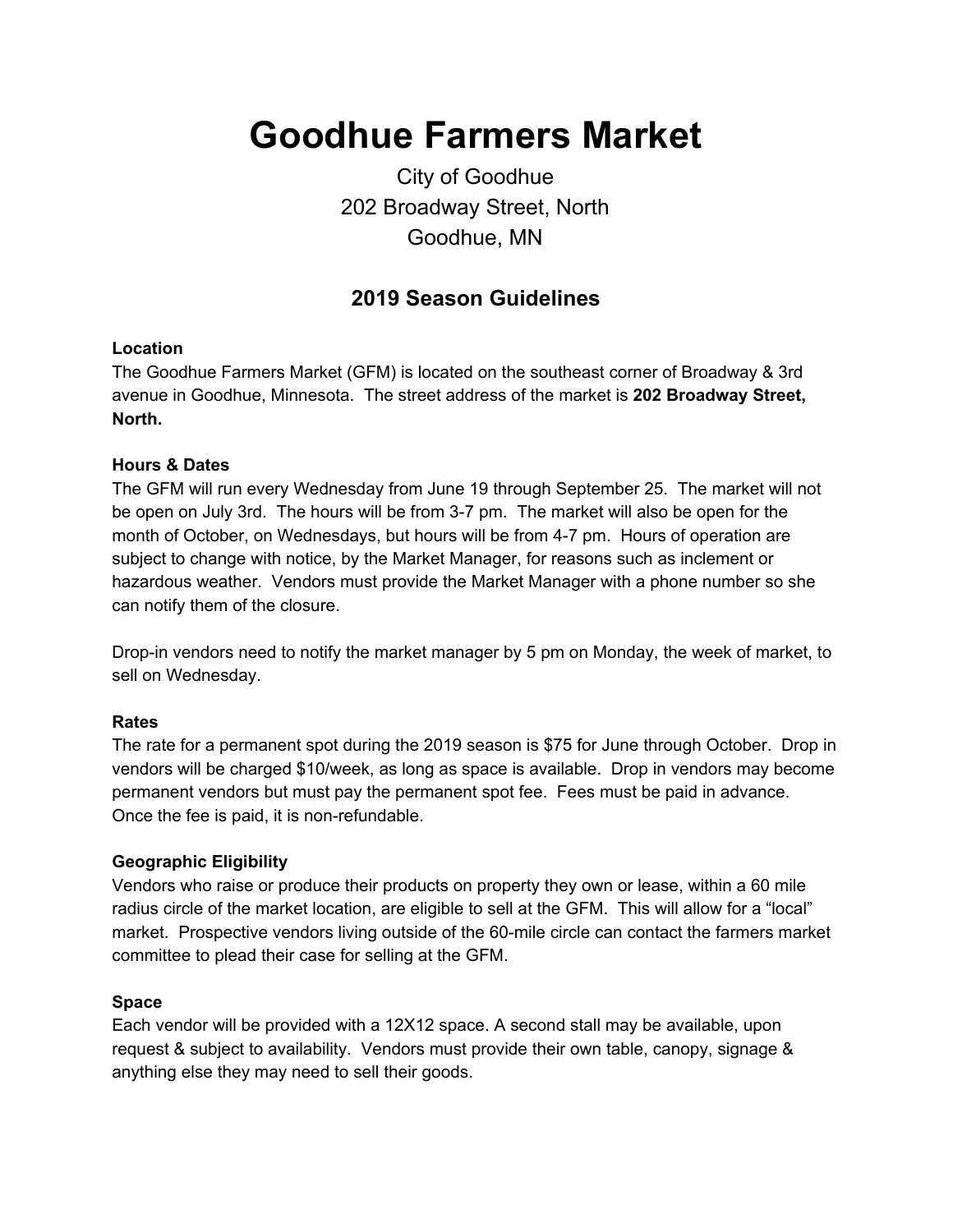## **Allowed Goods**

Vendors may sell only products produced, grown, or created by the vendor. Reselling of any products is not permitted. The following are approved for sale:

- Vendor grown fresh fruits, vegetables, herbs, spices
- Baked goods or processed foods (must be labeled with information about ingredients)
- Vendor produced farmstead products such as cheeses, meats, fish, poultry, eggs, baked goods, honey, maple syrup, and preserves, if prepared & labeled in accordance with rules established by the MN Department of Agriculture.
- Vendor grown bedding plants, hanging and potted plants, dried flowers, and cut flowers and plants.
- Arts, crafts, and other locally produced, hand-made products by the vendor
- Processed items must be sold with a valid processing license or comply with Minnesota labeling law requirements
- All items must be prepared, displayed, sampled and stored in accordance with Minnesota Department of Agriculture, Minnesota Department of Health and Goodhue County Health and Human Services Department guidelines
- Produce sold as "certified organic" must have originated from a certified organic farm
- Farmers/growers that are not certified organic growers, but use organic practices, according to federal regulations or National Organic Standards, or practice pesticide-free farming, may advertise or sell produce labeled accordingly
- All items may be sold by bulk, bundle or individual item. Items sold by weight require a state certified scale
- Vendors may sell any items approved of by the committee or shown in their market application
- Artisan items are subject to a jurying process
- The market manager or designee have the right to ask vendors to remove products

## **Vendor Licenses, Permits, Taxes**

Each vendor is responsible for payment of his/her own state sales tax and must abide by all state & local ordinances. Vendor is responsible for obtaining all correct licensing for sale of their products, and should be ready to submit or show copies of licenses, permits etc. to the market manager, when asked. All vendors must, each year, provide the market manager with a Minnesota Operator Certificate of Compliance for state sales tax, even if they are not selling taxable items (form ST-19, which can be found online or from the market manager). Any vendor required by law to carry a food handler's license or other licensing must have these posted at their vendor stall. A copy of all licenses must be submitted to the market manager.

### **Guidelines for all vendors**

• Vendors may be working at the market location from 1:30 pm to 8 pm. Sales hours are from 3pm to 7pm (or 4pm to 7pm in October).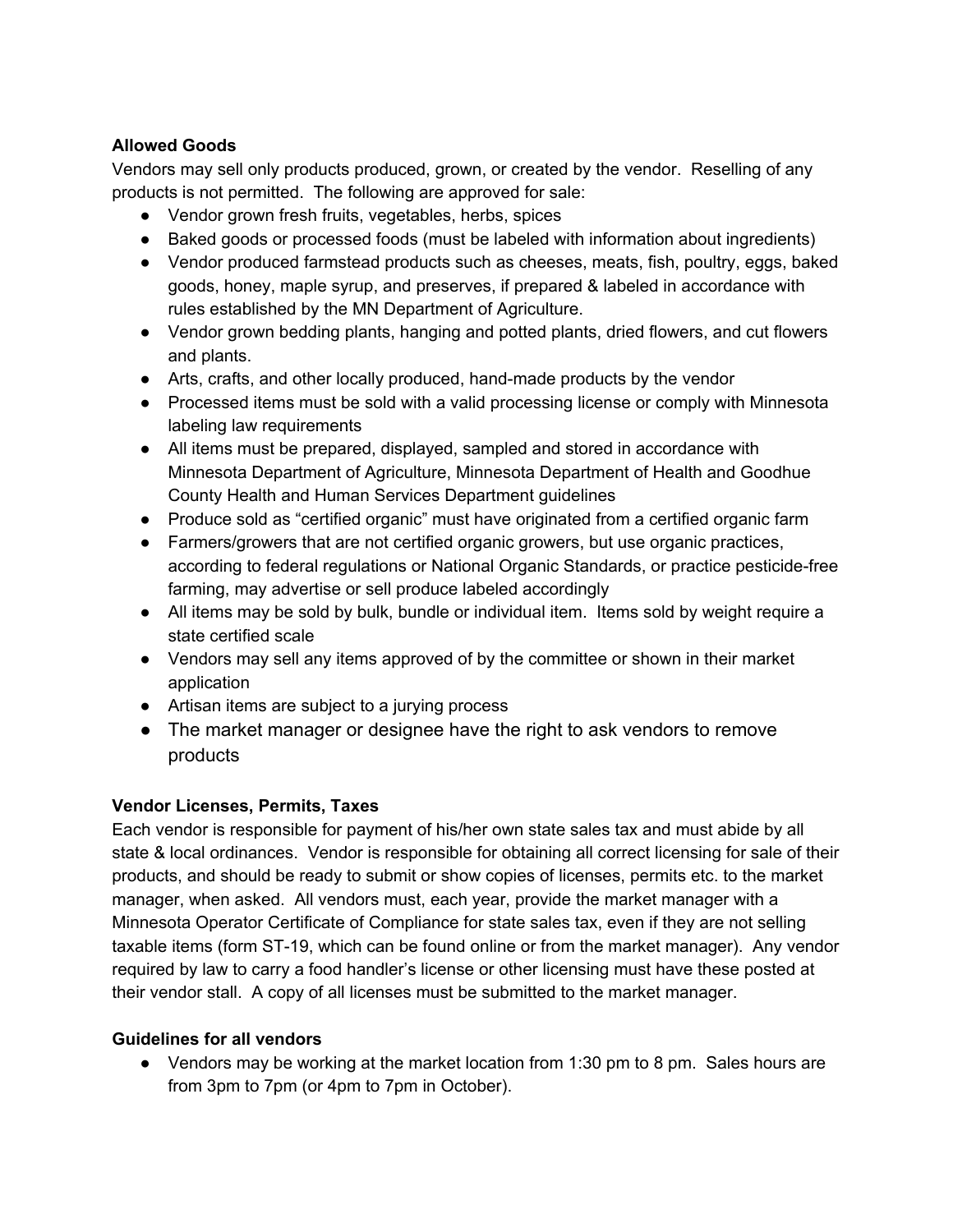- Vendors must be ready to sell at the start of sale hours & remain at market until it closes. (If sold out, vendors may pack up & leave, only if safe to do so).
- Vendors, visitors & customers are not allowed to bring live animals to the market, either for sale, trade or give away or as pets.
- Vendors family members & employees may sell. Vendors children of 16 years or older, with a valid driver's license, may sell unaccompanied. Children under the age of 16 may sell, so long as they are accompanied at the market by the vendor, vendors employee, or vendors child of 16 or older with a valid driver's license.
- No music or noise shall be permitted that can be heard within 30 feet of the vendors vehicle.
- All goods for sale must be in sound condition. All edible goods must be safe for human consumption. The vendor is solely responsible for any damage resulting from the sale of unsound or unsafe goods. If complaints about food quality are received by the market manager, market committee or the city of Goodhue, the vendor will be asked to remedy the complaint. Failure to do so may result in loss of vendor privilege to sell the item at the farmers market.
- Vendors must prominently display information to identify the name of the business or operation, including the name of the owner & the location of the business.
- Vendors required by law to carry a food handlers license or other licensing must have these posted at their vendor stall.
- Vendors must wear shoes, shirts & dress appropriately for vending in public.
- All vendors must clean up around their vehicles when they have completed their sales for each day. All trash must be disposed of properly and all stall areas must be cleared of debris.
- The market manager or designee is responsible for overseeing the activities of the market & enforcing the market guidelines when necessary.

## **Code of Ethics**

*This "Code of Ethics" represents guidelines for being a good neighbor and a good member of the Market. Please remember that although we may have different reasons for being at the Market, we all have an interest in its long-term success and in the success of the other vendors at the Market.*

- **Price your product fairly** Gross undercutting is not acceptable and hurts everybody. Pay attention to what others are charging for similar products, especially if those products are at the Market in abundance. Fresh and local products have a number of advantages over their grocery store counterparts, and should be priced accordingly.
- **Market honestly** First, follow the rules: only sell what you produce, only sell what the market allows you to sell, and follow the limits on regulated items for marketing and display. Second, follow the law with regard to labeling your product, whether as organic, chemical-free, grass-fed, etc. Third, be honest when describing the qualities of your product.
- **Honor your products** Everybody has a lapse in quality every now and then. How you handle customer complaints reflects on the entire market, not just you.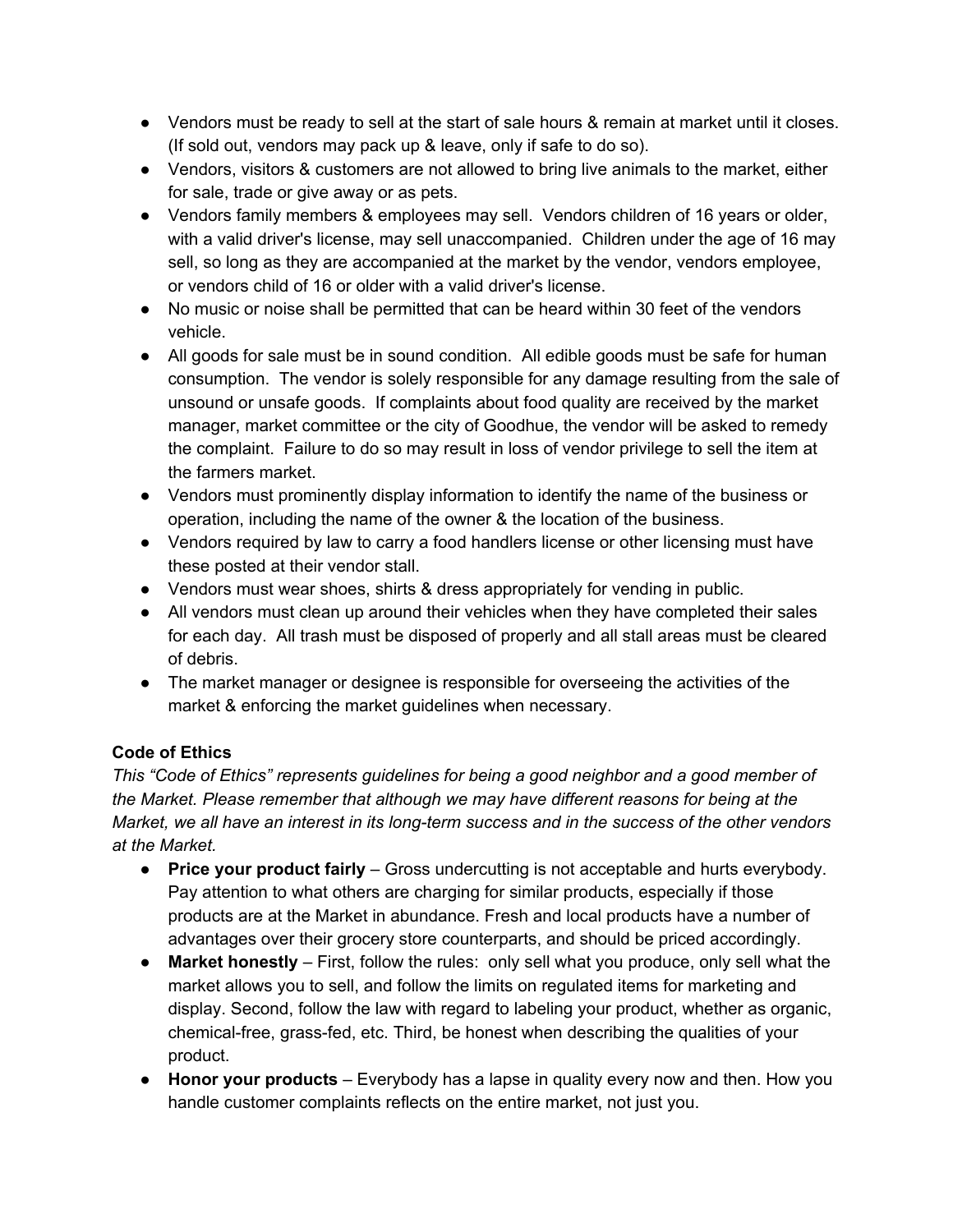- **Be respectful of other vendors** Keep disagreements with other vendors private. Don't interrupt when customers are interacting with other vendors.
- **Respect the space of other vendors and the walk-way for customers** A single line of stall-fronts has more visual appeal than a ragged line, and hiding your neighbor behind your stall is not appropriate. Leave room for customers to walk down the aisle.
- **Downplaying other vendors is not acceptable** Talk your product up instead of talking somebody else's down and let the customer choose.
- **Pay attention to your stall and personal appearance** An orderly stall is a safe place, and the appearance of vendors and their space reflects on the Market as a whole, not just on the individual.
- **Be courteous to all customers** They are, after all, why we are here. Make an effort to greet and offer help to customers whenever possible.
- **Read, follow & abide by the market guidelines** The Market guidelines allow for a smooth-running Market that provides a level playing field for all vendors. Take time to understand them, and then follow them.

## **Conflict Resolution**

In the event of a conflict, vendors need to follow this chain:

- Vendor speaks to vendor
- Vendor speaks to vendor with market manager present
- Vendor speaks with market manager
- Vendor speaks with Market committee
- Vendor speaks with city council

## **Violation of Market Guidelines**

- First offense Verbal warning from the market manager or the GFM committee
- Second offense Written notice from the GFM committee
- Third offense Loss of selling privileges for the remainder of the market season. Market fee will not be refunded.
- "Extreme clause"-for extreme violations, farmers market committee & city council can move to the 3rd offense

## **Market Committee Responsibilities**

The following is the responsibility of the GFM committee:

- Providing general market liability insurance coverage
- Promoting the market and vendors to the public
- Promoting the city of Goodhue
- Encouraging active community participation
- Recruiting & retaining both vendors & customers
- Providing current applications, policies & procedures
- Providing easy access to relevant state rules, regulations and requirements
- Enforcing the policies of the market
- Revoking the selling privileges of anyone in repeated or gross violation of the rules